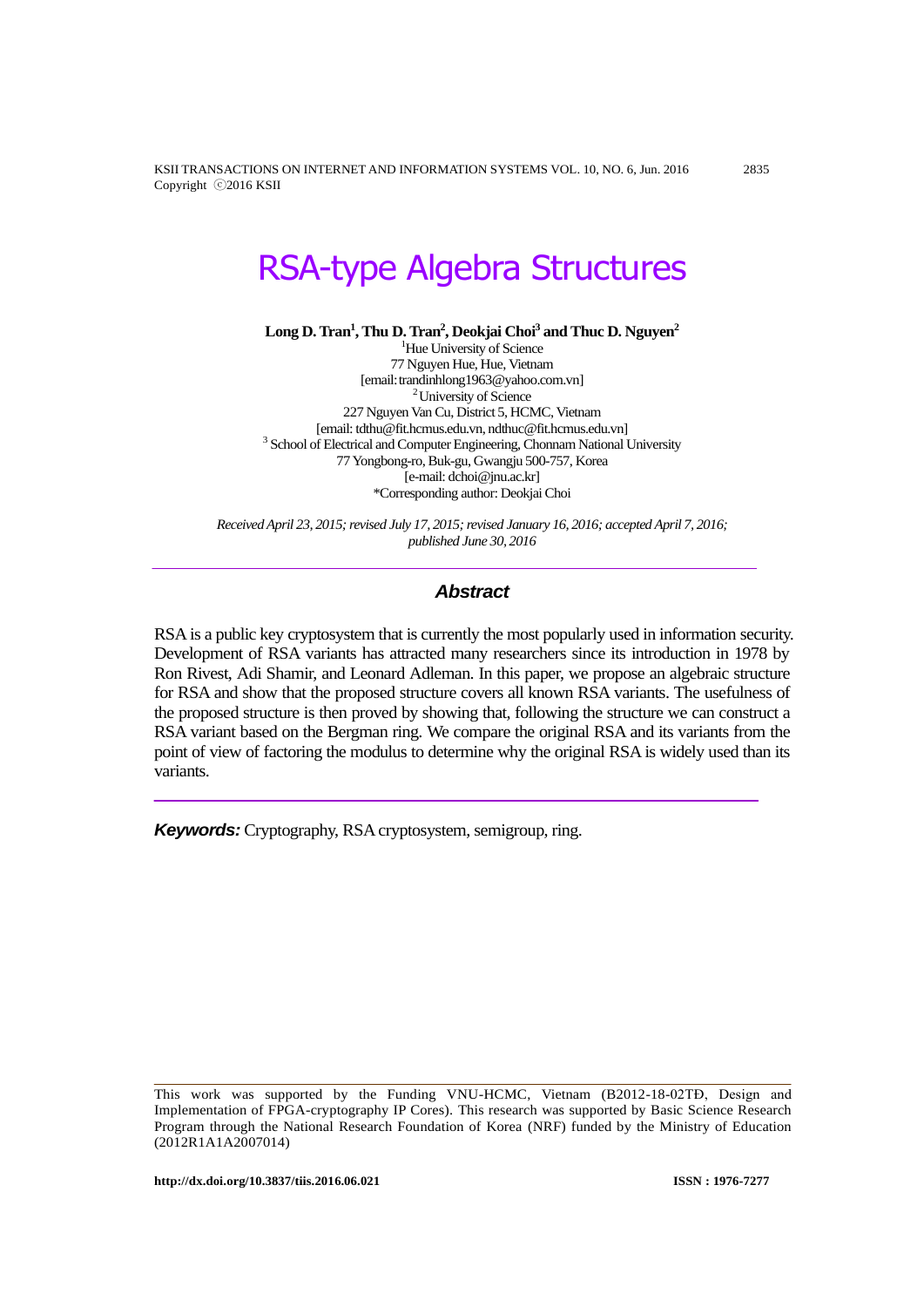# **1. Introduction**

**T**he RSA cryptosystem, named after its inventors Ron Rivest, Adi Shamir, and Len Adleman, was introduced in 1978 and has been widely used for ensuring the privacy and authenticity of digital data. Since then, there has been concentration on two trends considering the RSA cryptosystem: (i) point out vulnerabilities of the cryptosystem, and (ii) develop its variants. Although there have been many variants of the RSA, cryptanalysis on those has not attracted many researchers as compared to the original RSA. We recall some remarkable results in cryptanalysing on low private exponent RSA in Section 2 after recalling the original RSA cryptosystem. In Section 3, we give an answer for the question why RSA variants are built on platform other than  $\mathbb{Z}_n$ . Section IV devotes for an algebraic structure of RSA, we also show in this Section all known RSA cryptosystems having this algebraic structure. The usefulness of the structure is then made clear in Section V, where we recall the construction of Bergman ring based RSA. A slight comparison between known RSAs in Section 4 can help answer the question why the original RSA is preferred over its variants.

# **2. RSA and cryptanalysis on the RSA cryptosystem**

#### **2.1. The original RSA cryptosystem**

For the convenience of the reader, we briefly describe the original RSA cryptosystem in the form of a theorem. The proof of this theorem and its working can be found in [1].

**Theorem 2.1** *Given p and q as two distinct primes. Let*  $n = pq$ ,  $\varphi(n) = (p - 1)(q - 1)$ , *and e, d be two integers such that ed*  $\equiv 1 \pmod{\varphi(n)}$ *. Then, for all m*  $\in \mathbb{Z}_n$ *, we have*  $m^{ed} \equiv m \pmod{n}$ .

This theorem ensures the encryption and decryption phases in the RSA cryptosystem as follows: a plaintext  $m \in \mathbb{Z}_n$  is encrypted by computing  $m^e \equiv c \pmod{n}$  and c is in turn decrypted by calculating  $c^d \equiv m \pmod{n}$ .

# **2.2. Attacks on RSA**

Although there has been no polynomial time algorithm for factoring an integer *n* into product of primes so far, there have been many attacks on the original RSA scheme. By considering the continued fraction expansion of  $\frac{e}{n}$ , Wiener showed in [2] that one can recover d for the case when  $d < \frac{1}{2}$  $\frac{1}{3}n^{\frac{1}{4}}$ . A better result was considered by Boneh and Durfee [3] for the case when  $d < n^{0.292}$ . In such a case, by solving the small inverse problem, d can be recovered. Lattice reduced algorithms, such as Gaussian or LLL algorithms can also be applied to recover  $d$  in some cases of low exponent private key [4]. However, so far, no devastating attack has ever been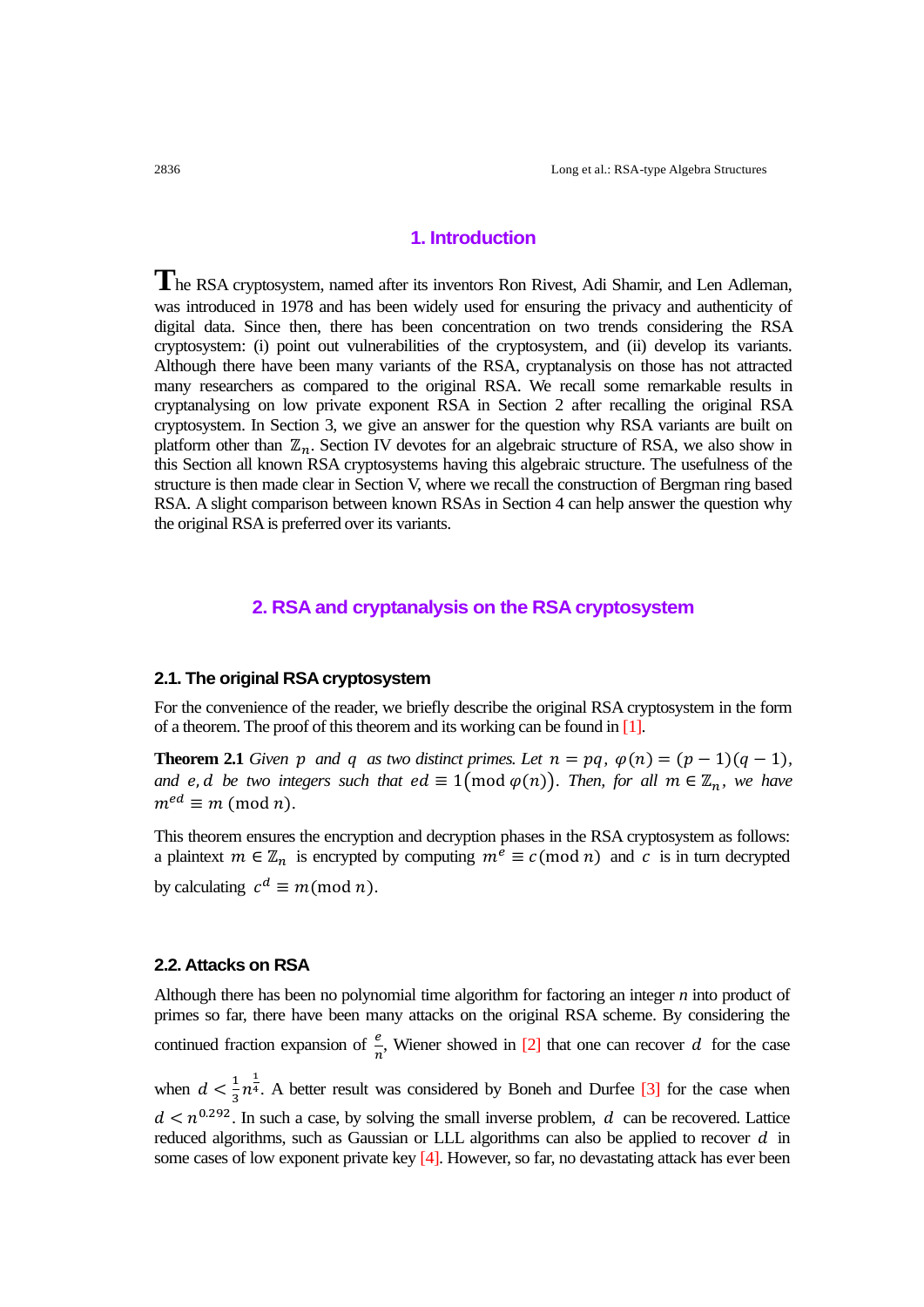found.

A common attack on RSA is factoring the modulus n. Knowing  $n = pq$ , an attacker can calculate  $\varphi(n) = (p-1)(q-1)$  and then find the private key  $d = e^{-1}(\text{mod } \varphi(n))$ . Factoring modulus  $n$  in the case  $p, q$  being weak primes was considered by A. Nitaj and T. Rachidi [5]. Currently, the fastest algorithm for the factoring a whole number  $n$  is the General Number Field Sieve algorithm [6], which has a complexity of  $exp\left(\frac{3}{2}\right)^6$ 9  $\frac{1}{2} \left( \frac{64}{0} + O(1) \right) (\ln n)^{\frac{1}{3}}$ 3  $rac{2}{3}$ .

# **3. RSA variants**

If *n* is a positive integer and  $n = p_1^{r_1} p_2^{r_2} \dots p_k^{r_k}$ , where  $p_1, p_2, \dots, p_k$  are distinct prime numbers and  $r_i \in \mathbb{Z}$   $(i = 1, 2, ..., k)$ , then we denote  $rad(n) = p_1 p_2 ... p_k$ . Apparently, the original RSA scheme still holds when  $n = rad(n)[7]$ . We first prove that  $n = rad(n)$  is the only form of  $n$  under that an RSA encryption scheme can be applied to all messages belonging to  $\mathbb{Z}_n$ .

**Proposition 3.1** *Suppose that there exists a natural number*  $k \neq 1$  *such that the map* 

$$
F: \mathbb{Z}_n \longrightarrow \mathbb{Z}_n
$$

$$
x \longmapsto x^k
$$

*is a bijection. Then,*  $n = rad(n)$ .

Proof.

Suppose that  $n = p_1^{r_1} p_2^{r_2} ... p_k^{r_k}$  where  $p_1, p_2, ..., p_k$  are distinct prime numbers and assume the contrary that  $n \neq rad(n)$ , then at least one of  $r_1, r_2, ..., r_k$  is larger than 1. Without loss of generality, we can assume  $r_1 > 1$ . Considering  $x = p_1^{r_1-1} p_2^{r_2} ... p_k^{r_k} \in \mathbb{Z}_n$ , it is obvious that  $x \neq 0$ . Since  $k \geq 2$ , then  $k(r_1 - 1) > r_1$ . It follows that  $F(x) = x^k = 0$ , which contradicts the bijection of  $F$ .

Proposition 3.1 explains the reason for the two trends in developing RSA variants. For the first trend, the RSA cryptosystems are developed on the ring  $\mathbb{Z}_n$ . For RSA cryptosystems where the modulus  $n$  is the product of distinct primes, some additional algorithms are applied to speed up the decryption or encryption process in the cryptosystem. The Batch RSA [8], Multi Prime RSA [7], DRSA [9] are examples of such cryptosystems. For RSA cryptosystems where the modulus *n* is not a product of distinct primes, the space of plaintexts must be reduced to a subset of  $\mathbb{Z}_n$ instead of the entire  $\mathbb{Z}_n$ . For example, in the MultiPower RSA cryptosystem [10], the modulus n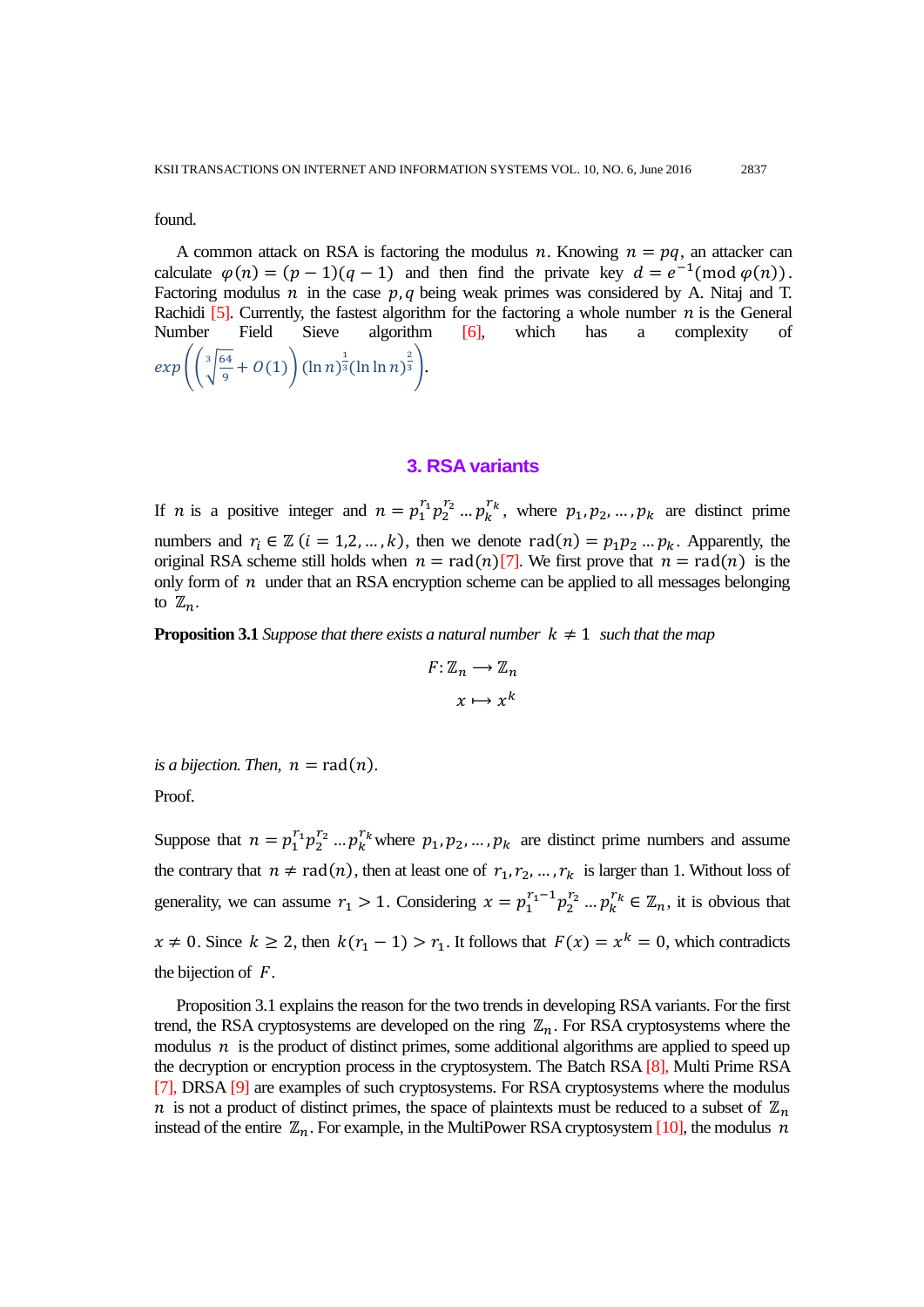has the form  $n = p^k q$  with  $k \in \mathbb{Z}, k \ge 2$ , where p, q are distinct primes and the space of

plaintexts is the reduced residue group modulo  $n$ . This RSA variant was then combined with DRSA to increase the encryption verification performance [11-12]. Attacking to these RSA variants has been concerned by many authors, we refer the reader to [13-14] for cryptanalysing on MultiPower RSA.

In the second trend, platforms other than  $\mathbb{Z}_n$  should be chosen for plaintexts. So far, there have been many variants of RSA constructed in this manner: In 1985, Varadharajan and Odoni constructed an extension of RSA to matrix rings [15]; In 1993, Demytko, proposed an elliptic curve-based RSA variant at EUROCRYPT [16]; In 2004, El-Kassar, Hatary, and Awad developed a modified RSA in the domains of Gaussian integers and polynomials over finite fields

[17]. The critical equality  $m^{ed} = m$  in those cryptosystems was obtained using different

methods depending on the platforms. Here, we concentrate on an abstract model by proposing a semigroup platform together with conditions that ensure equality and then show that the model will cover all mentioned RSA cryptosystems.

From now on, if  $*$  is a binary operation on a set X, k is a positive integer, and  $x \in X$ , then we denote by  $(*_k)x$ .

#### $\boldsymbol{k}$

# **4. Generic RSA scheme**

# **4.1 A generic model for RSA**

Let Y be a nonempty set and \* be a binary operation on Y such that  $(Y, *)$  is a semigroup, and suppose that  $X \subset Y$  is a set of plaintexts. The equation  $m^{ed} = m$  for all  $m \in X$  is a basic equation in RSA cryptosystems. We propose some conditions for establishing this equation as follows.

**Proposition 4.1** Let  $Y, U, V$  be multiplicative semigroups,  $X$  be a nonempty subset of  $Y$ , and  $\mu: Y \longrightarrow U$ ,  $\eta: Y \longrightarrow V$  be two homomorphisms. Suppose that

(i) There exist groups  $U_1 \subset U$ ,  $U_2 \subset U$  and  $V_1 \subset V$ ,  $V_2 \subset V$  such that  $\mu(X) \subset (U_1 \cup U_2)$ and  $\eta(X) \subset (V_1 \cup V_2)$ .

(ii) The map  $\theta: Y \to U \times V$  defined by  $\theta(x) = (\mu(x), \eta(x))$  is an injective.

Let  $N_i = |U_i|, M_i = |V_i| (i = 1, 2), L = \text{lcm}(N_1, N_2, M_1, M_2)$ , and e, d be two chosen integers such that  $gcd(e, L) = 1$  and  $ed \equiv 1 \pmod{L}$ . Then, we have  $x^{ed} = x$  for all  $x \in X$ .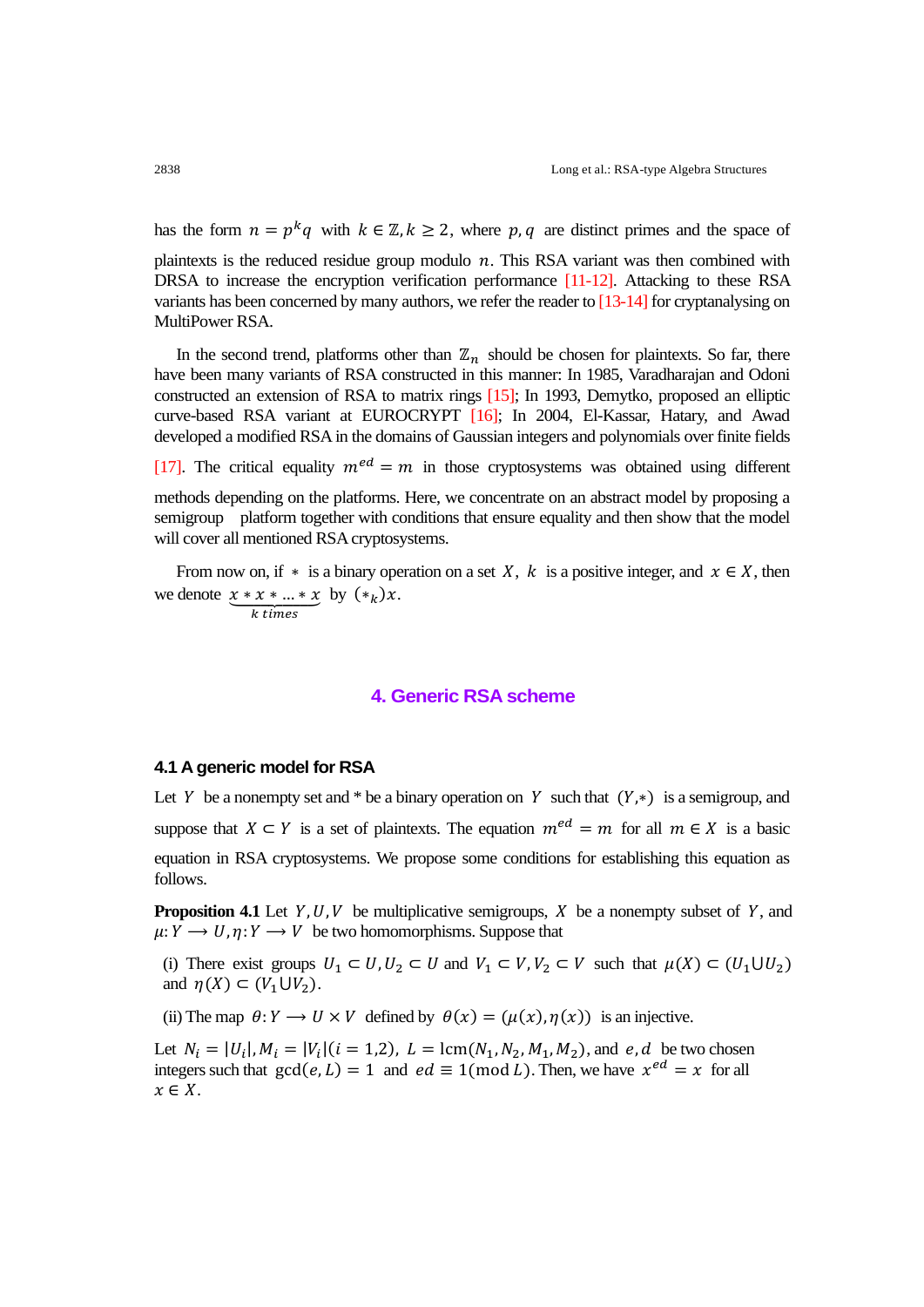*Proof.* Assume that  $x \in X$ .

For  $x \in X$ , since  $\mu(X) \subset (U_1 \cup U_2)$  and  $U_1, U_2$  are groups, then  $(\mu(x))^i = \mu(x)$  for all integers *i* satisfying  $i \equiv 1 \pmod{\text{lcm}(N_1, N_2)}$ . This implies that  $(\mu(x))^{ed} = \mu(x)$ . As is a homomorphism,  $\mu(x^{ed}) = (\mu(x))^{ed} = \mu(x)$ .

Similarly, we have  $(\eta(x))^{ed} = \eta(x)$ .

Since  $\mu(x^{ed}) = \mu(x)$  and  $\eta(x^{ed}) = \eta(x)$ , then  $\theta(x^{ed}) = \theta(x)$ . Therefore,  $x^{ed} = x$  as  $\theta$  is an injective.

Using the symbols and hypothesis as in the above theorem, we propose a generic model for an RSA cryptosystem as follows.

# **The generic RSA cryptosystem**

*Key creation*

- Choose e satisfying  $1 < e < L$  and  $gcd(e, L) = 1$ .
- Find  $d = e^{-1} \pmod{L}$ .

- Publish  $e$  as public key and keep  $d$  as private key.

## *Encryption*

- A plaintext  $m \in X$  is encrypted by calculating  $c = m^e$ .

#### *Decryption*

- Ciphertext c is then decrypted by calculating  $c^d = m$ .

From now on, if Y is a ring and  $x \in Y$ , we write  $\langle x \rangle$  for the ideal of Y generated by x and write  $Y/\langle x \rangle$  for the quotient ring of Y by  $\langle x \rangle$ . Next, we show that our proposed model can cover all known RSA variants.

### **4.2 The original RSA**

Consider the ring  $Y = \mathbb{Z}_n$ , where  $n = pq$  is the product of two distinct primes p, q and  $X = Y$ . Since the ring isomorphism  $\mathbb{Z}_n \cong \mathbb{Z}_p \times \mathbb{Z}_q$ , the projectors  $\mu, \eta$  from Y to  $U = \mathbb{Z}_n$ and  $V = \mathbb{Z}_q$  satisfy the hypothesis in Proposition 4.1. Therefore, the equation  $m^{ed} = m$  holds for all  $m \in X = \mathbb{Z}_n$ , where e, d are integers that satisfy  $ed \equiv 1 \pmod{L}$ . In this case, we choose

$$
U_1 = \{0\}, U_2 = \mathbb{Z}_p \setminus \{0\}, V_1 = \{0\}, V_2 = \mathbb{Z}_q \setminus \{0\},
$$

then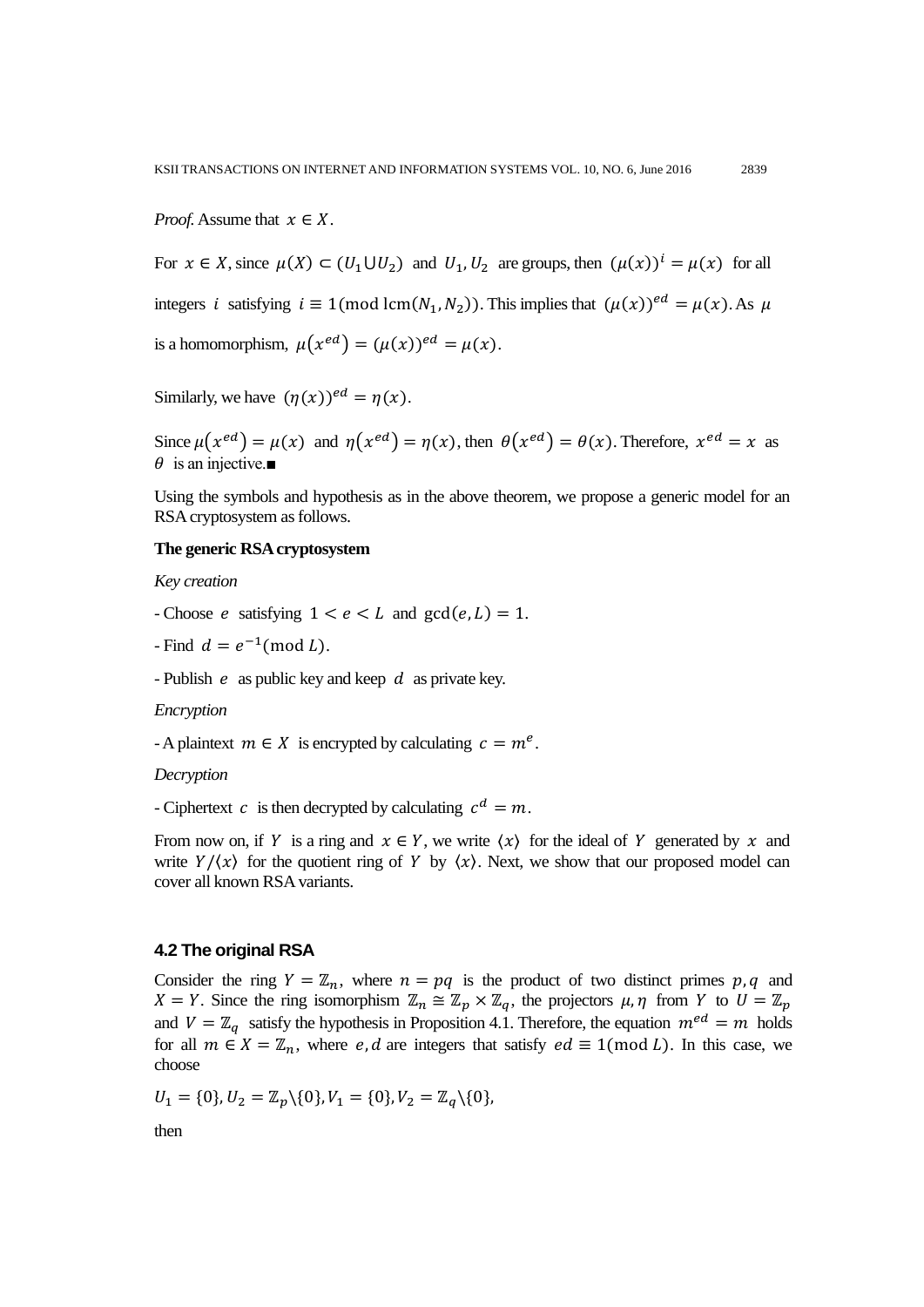$$
N_1 = |U_1| = 1, N_2 = |U_2| = p - 1,
$$
  
\n
$$
M_1 = |V_1| = 1, M_2 = |V_2| = q - 1,
$$
  
\n
$$
L = lcm(p - 1, q - 1).
$$

We achieve the original RSA cryptosystem.

# **4.3 The RSA on the quotient rings of polynomials**

The ring of polynomials  $\mathbb{Z}_p[x]$  is considered in this instance, where p is a prime number. Similar to the original RSA, let  $g(x)$ ,  $h(x) \in \mathbb{Z}_p[x]$  be irreducible polynomials having degree r, s and  $f(x) = g(x) \cdot h(x)$ . Consequently, the number of invertible elements in  $\mathbb{Z}_p$ [  $\langle g(x) \rangle$ ,  $\mathbb{Z}_n[x]/\langle h(x) \rangle$  and  $\mathbb{Z}_n[x]/\langle f(x) \rangle$  is  $p^r - 1$ ,  $p^s - 1$  and  $L = (p^r - 1)(p^s - 1)$ , respectively. Therefore,  $m(x)^{ed} = m(x)$  holds for all  $m(x) \in \mathbb{Z}_p[x]/\langle f(x) \rangle$ , where are integers chosen such that  $gcd(e, L) = 1$  and  $ed \equiv 1 \pmod{L}$ . The equation  $m(x)^e$  $m(x)$  ensures the encryption  $c(x) = (m(x))^e$  and decryption  $(c(x))^d = m(x)$ . The RSA on the quotient rings of polynomials can be regarded as an instance of the proposed model mentioned in Section 4.1 where

$$
Y = X = \mathbb{Z}_p[x]/\langle f(x) \rangle,
$$
  
\n
$$
U = \mathbb{Z}_p[x]/\langle g(x) \rangle, V = \mathbb{Z}_p[x]/\langle h(x) \rangle,
$$
  
\n
$$
U_1 = \{0\}, U_2 = U \setminus U_1, V_1 = \{0\}, V_2 = V \setminus V_1.
$$
  
\n
$$
N_1 = |U_1| = 1, N_2 = |U_2| = p^r - 1,
$$
  
\n
$$
M_1 = |V_1| = 1, M_2 = |V_2| = p^s - 1,
$$

and  $\mu$ ,  $\eta$  are projectors from  $\mathbb{Z}_n[x]/\langle f(x) \rangle$  onto  $\mathbb{Z}_n[x]/\langle g(x) \rangle$ ,  $\mathbb{Z}_n[x]/\langle h(x) \rangle$  respectively.

# **4.4 The RSA on the quotient ring of Gaussian integers**

The Gaussian ring is defined by  $\mathbb{Z}[i] = \{a + bi : a, b \in \mathbb{Z}\}\$  with common addition and multiplication. The norm on  $\mathbb{Z}[i]$  is given by  $\delta(a + bi) = a^2 + b^2$ . Euclidean division is valid on  $\mathbb{Z}[i]$ ; hence,  $\mathbb{Z}[i]$  is an Euclidean ring. All units in  $\mathbb{Z}[i]$  are  $1, -1, i, -i$ . Euclidean division gives rise to the concept of primes in  $\mathbb{Z}[i]$ . A number  $x \in \mathbb{Z}[i]$  is prime in  $\mathbb{Z}[i]$  if and only if  $x$  is a unit multiplied by one of the following:

(i)  $1 + i$ .

(ii) a prime number  $p \in \mathbb{Z}$ , where  $p \equiv 3 \pmod{4}$ , or

(iii)  $u + vi \in \mathbb{Z}[i]$ , where  $q = u^2 + v^2$  is a prime in  $\mathbb{Z}$  with  $q \equiv 1 \pmod{4}$ .

A prime  $x \in \mathbb{Z}[i]$  is called type  $\alpha$ , type  $\beta$ , or type  $\pi$  corresponding to cases (i), (ii), and (iii), respectively.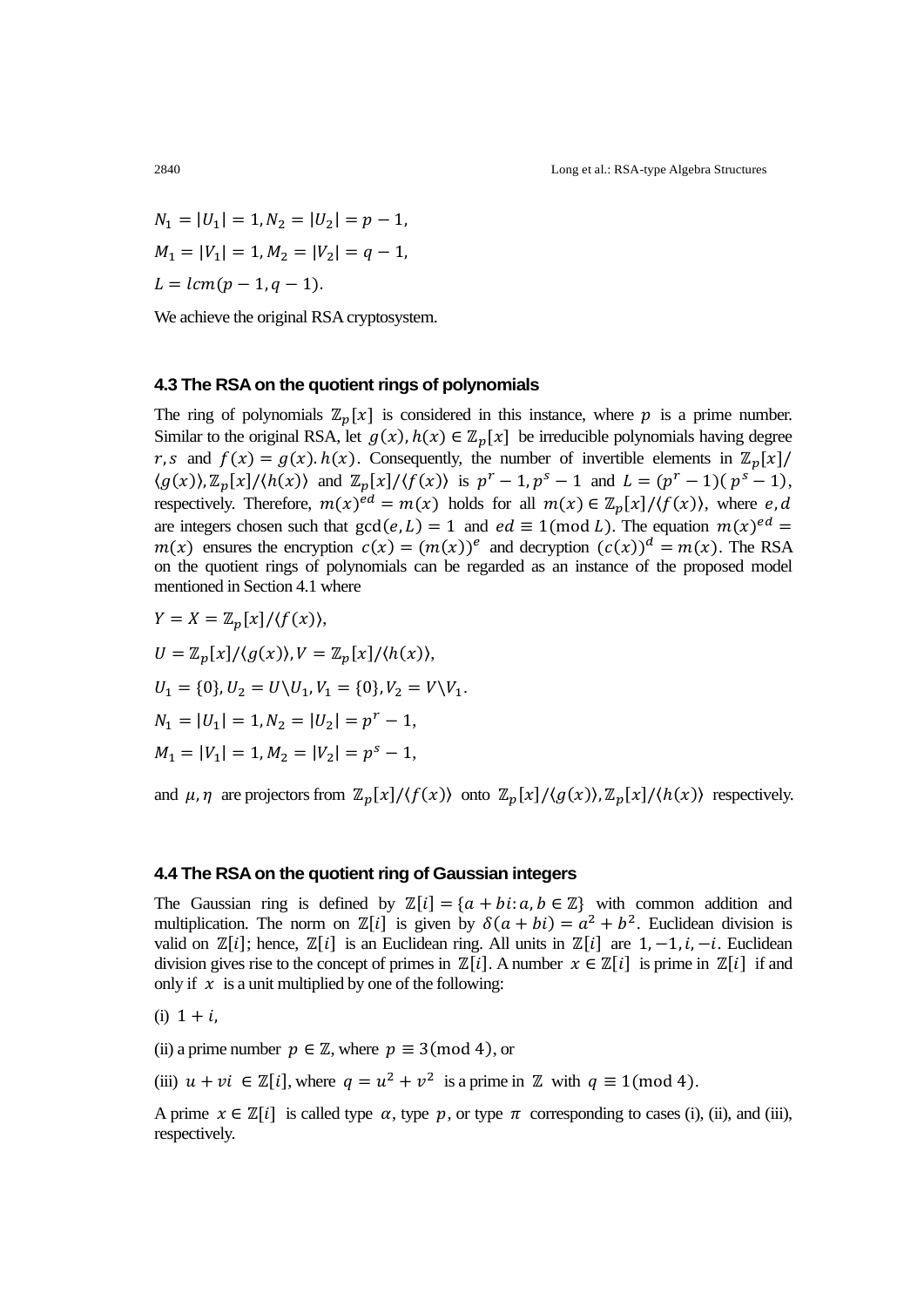The Euler's Phi function  $\Phi: \mathbb{Z}[i] \setminus \{0\} \to \mathbb{N}$  is a function in which for all  $x \in \mathbb{Z}[i] \setminus \{0\}$ ,  $\Phi(x)$ is the number of invertible elements in the quotient ring  $\mathbb{Z}[i]/\langle x \rangle$ . Then, for prime element  $x \in \mathbb{Z}[i]$ , we have  $\Phi(x) = \delta(x)$  [18].

Let  $\beta$ ,  $\gamma$  be two prime elements in  $\mathbb{Z}[i]$  and  $\eta = \beta$ .  $\gamma$ , then  $\Phi(\eta) = \Phi(\beta)$ .  $\Phi(\gamma)$ . The equation  $m^{ed} = m$  holds for all  $m \in \mathbb{Z}[i]/\langle \eta \rangle$ , where e, d are integers chosen such that  $gcd(e, \Phi(\eta)) = 1$  and  $ed \equiv 1 \pmod{\Phi(\eta)}$ . This ensures the encryption  $c = m^e$  and decryption  $c^d = m$  for all plaintext  $m \in \mathbb{Z}[i]/\langle \eta \rangle$ .

The RSA on the quotient ring of Gaussian integers can be regarded as an instance of the proposed model described in Section 4.1 where

$$
Y = X = \mathbb{Z}[i]/\langle \eta \rangle, U = \mathbb{Z}[i]/\langle \beta \rangle, V = \mathbb{Z}[i]/\langle \gamma \rangle,
$$
  
\n
$$
U_1 = \{0\}, U_2 = U \setminus U_1, V_1 = \{0\}, V_2 = V \setminus V_1,
$$
  
\n
$$
N_1 = |U_1| = 1, N_2 = |U_2| = \Phi(\beta),
$$
  
\n
$$
M_1 = |V_1| = 1, M_2 = |V_2| = \Phi(\gamma),
$$
  
\n
$$
L = \text{lcm}(\Phi(\beta), \Phi(\gamma),
$$

and  $\mu, \eta$  are projectors from  $Y = \mathbb{Z}[i]/\langle \eta \rangle$  to  $U = \mathbb{Z}[i]/\langle \beta \rangle$  and  $V = \mathbb{Z}[i]/\langle \gamma \rangle$ , respectively.

# **4.5 The RSA on the ring of matrices**

Let p, q be two prime numbers,  $n = pq$ , and l be a positive integer. Let  $M_l(p)$ ,  $M_l(q)$ , and  $M_l(n)$  denote the multiplicative groups of all non-singular  $l \times l$  matrices having elements in  $\mathbb{Z}_p$ ,  $\mathbb{Z}_q$ , and  $\mathbb{Z}_n$ , respectively. The orders  $N_p$ ,  $N_q$ , and  $N_n$  of these groups can be shown by

$$
N_p = (p^l - 1)(p^l - p) \dots (p^l - p^{l-1}),
$$
\n(1)

$$
N_q = (q^l - 1)(q^l - q) \dots (q^l - q^{l-1}),
$$
\n(2)

and

$$
N_n = N_p N_q,\tag{3}
$$

respectively.

Choose two positive integers e, d satisfying  $gcd(e, N_n) = 1$  and  $ed \equiv 1 \pmod{N_n}$ . The Lagrange theorem in group theorem implies that  $m^{N_n} = I_n$ , where  $I_n$  denotes the unit matrix in  $M_l(n)$ ; hence,  $m^{ed} = m$  for all  $m \in M_l(n)$ . This ensures the encryption  $c = m^e$  and decryption  $c^d = m$  for all plaintext  $m \in M_l(n)$ . Since  $M_l(n) \cong M_l(p) \times M_l(q)$ , the RSA variant on the ring of matrices is an instance of the model described in Section 3.1 where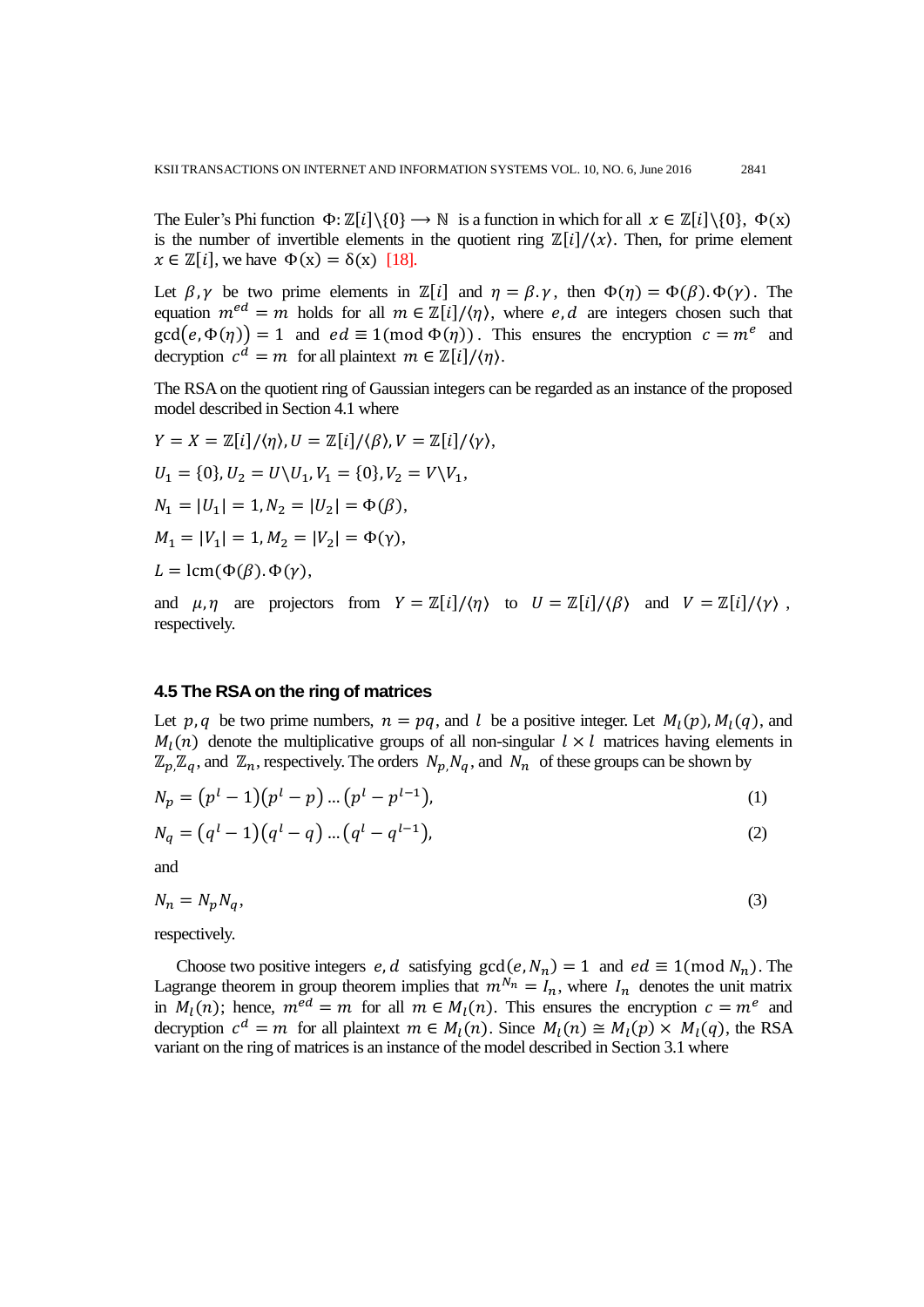$Y = X = M_l(n), U = M_l(p), V = M_l(n)$  $U_1 = \{I_p\}, U_2 = M_l(p), V_1 = \{I_q\}, V_2 = M_l(p)$  $N_1 = |U_1| = 1, N_2 = |U_2|$  $M_1 = |V_1| = 1, M_2 = |V_2|$ 

and  $\mu$ ,  $\eta$  are projectors from  $M_l(n)$  to  $M_l(p)$  and  $M_l(q)$ , respectively.

#### **4.6 The RSA on the elliptic curve group**

Let  $p > 3$  be a prime, and let  $a, b$  be integers chosen such that  $4a^3 + 27b^2 \not\equiv 0 \pmod{p}$ . The elliptic curve group modulo p, denoted by  $E_p(a, b)$ , is a set of all pairs  $(x, y) \in \mathbb{Z}_p \times \mathbb{Z}_p$ satisfying  $y^2 = x^3 + ax + b$  on  $\mathbb{Z}_n$ , together with an element denoted  $\infty$ . The operation on  $E_p(a, b)$  is defined such that  $\infty$  is the identity element and for two points  $P(x_1, y_1), Q(x_2, y_2) \in E_p(a, b)$ , the result  $R(x_3, y_3) = P + Q$  is determined as follows:

If 
$$
Q = \infty
$$
, then  $P + Q = Q + P = P$ .

\nIf  $x_1 = x_2$  and  $y_1 = -y_2$ , then  $P + Q = \infty$ .

\nOtherwise, 
$$
\begin{cases} x_3 = \lambda^2 - x_1 - x_1, \\ y_3 = \lambda(x_1 - x_3) - y_1, \end{cases}
$$
 where

\n
$$
\lambda = \begin{cases} \frac{y_1 - y_2}{x_1 - x_2} & \text{if } x_1 \neq x_2, \\ \frac{3x_1^2 + a}{2y_1} & \text{if } x_1 = x_2 \text{ and } y_1 \neq -y_2. \end{cases}
$$

A complementary elliptic curve group, denoted by  $\overline{E_p(a,b)}$ , is a set of all pairs  $\mathbb{Z}_p \times \mathbb{Z}_p$  satisfying  $y^2 = x^3 + ax + b$ , together with an element denoted  $\infty$ ; however, y is of the form  $y = u\sqrt{v}$ , where  $u, v \in \mathbb{Z}_p$  and v is a fixed quadratic non-residue. The operation + on  $\overline{E_n(a,b)}$  is identically defined to that on  $E_n(a,b)$ . The orders of  $E_n(a,b)$  and  $\overline{E}_n(a,b)$ are denoted by  $|E_p(a, b)|$  and  $|\overline{E_p(a, b)}|$ , respectively. These numbers can be found by some polynomial time algorithms, for example, the algorithm considered in [19].

For RSA on the elliptic group, we choose two distinct primes  $p, q$  and let  $n = pq$ . Select two integers  $a, b$  such that  $gcd(4a^3 + 27b^2, n) = 1$ . Denote  $N_1 = |E_p(a, b)|$ ,  $\left|\overline{E_p(a,b)}\right|$ ,  $M_1 = \left|E_q(a,b)\right|$ ,  $M_2 = \left|\overline{E_q(a,b)}\right|$ , and  $L = N_1N_2M_1M_2$ .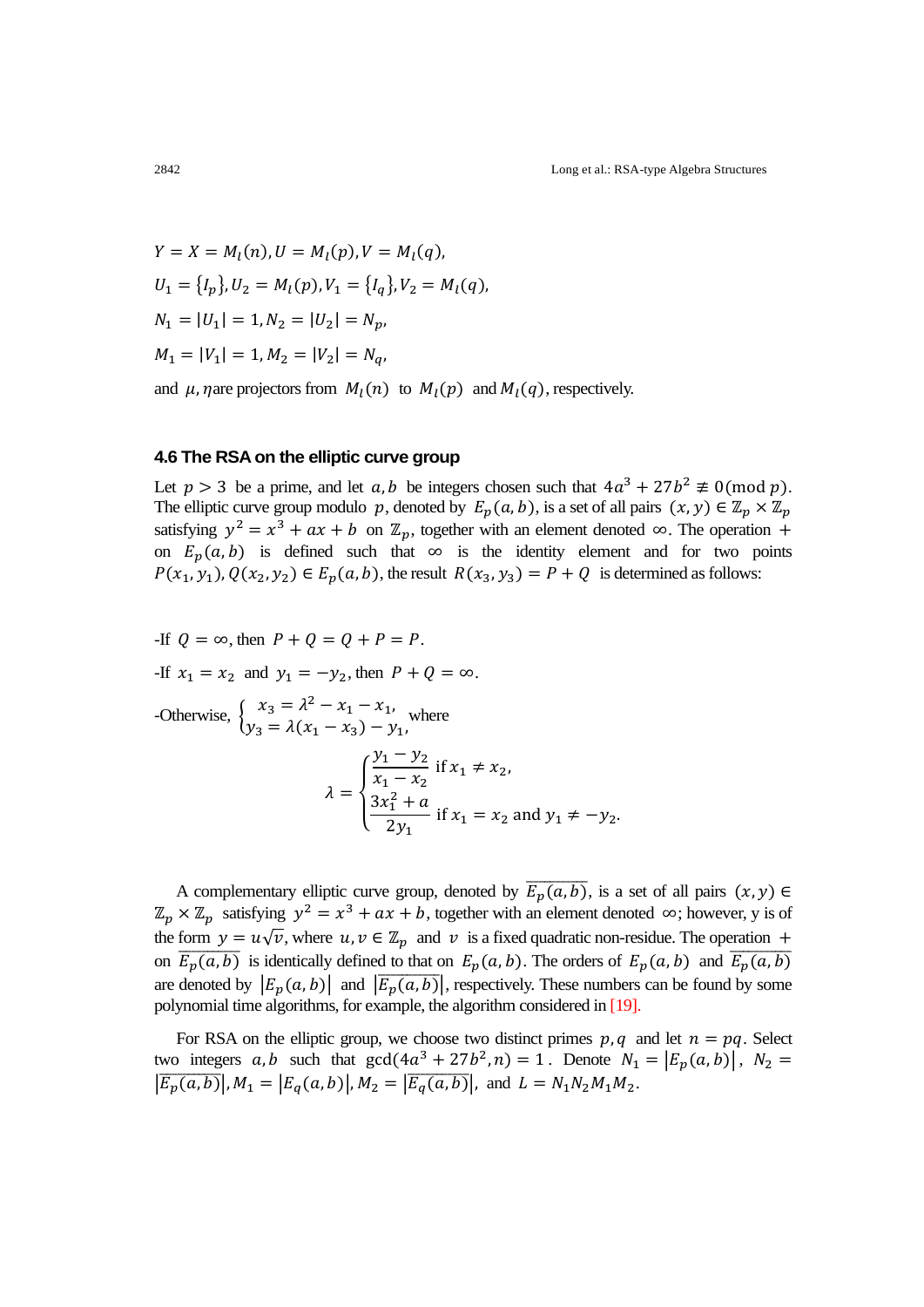Choose two integers e, d such that  $ed \equiv 1 \pmod{L}$ , then the equation  $(+_{ed})(x, y) =$  $(x, y)$  holds for all  $x \in \mathbb{Z}_n$  and  $y = \sqrt{x^3 + ax + b}$ . This equation ensures the encryption and decryption as in the original RSA.

We can apply the proposed model to this instance of RSA. Indeed, suppose that  $v_p$  and  $v_q$ are generators of multiplicative groups  $\mathbb{Z}_n^*$  and  $\mathbb{Z}_q^*$ , respectively. Then,  $\overline{P}$  $u \in \mathbb{Z}_p$  and  $\overline{E_q(a,b)} = \{u\sqrt{v_q} : u \in \mathbb{Z}_q\}$  are complementary elliptic groups of and  $E_q(a, b)$ , respectively. Denote by  $w_1, w_2$ , and  $w_3$  elements in  $\mathbb{Z}_n$  such that

$$
w_1 \equiv 1 \pmod{p}, w_1 \equiv v_q \pmod{q},
$$
  

$$
w_2 \equiv v_p \pmod{p}, w_1 \equiv 1 \pmod{q},
$$
  
and

 $w_3 \equiv v_p \pmod{p}$ ,  $w_1 \equiv v_q$ 

Then, for each  $x \in \mathbb{Z}_n$ , one and only one of the following cases occurs:

$$
x^{3} + ax + b = t^{2},
$$
  
\n
$$
x^{3} + ax + b = t^{2}w_{1},
$$
  
\n
$$
x^{3} + ax + b = t^{2}w_{2},
$$
  
\n
$$
x^{3} + ax + b = t^{2}w_{3}.
$$
  
\nTherefore, if we define  
\n
$$
E_{n}^{11} = \{(x, y) : x \in \mathbb{Z}_{n}, y \in \mathbb{Z}_{n} : x^{3} + ax + b = y^{2}\},
$$

$$
E_n^{12} = \{(x, y): x \in \mathbb{Z}_n, y = t\sqrt{w_1}, x^3 + ax + b = y^2\},
$$
  
\n
$$
E_n^{21} = \{(x, y): x \in \mathbb{Z}_n, y = t\sqrt{w_2}, x^3 + ax + b = y^2\},
$$
  
\n
$$
E_n^{22} = \{(x, y): x \in \mathbb{Z}_n, y = t\sqrt{w_3}, x^3 + ax + b = y^2\},
$$

then for each  $x \in \mathbb{Z}_n$ , there exists exactly one of the above sets containing an element with the first coordinate  $x$ .

It is well known that we can define a operation + on  $E_n(a, b) = E_n^{11}$  and E  $E_p(a, b) \times E_q(a, b)$ . Therefore, two projectors  $\mu: E_n^{11} \to E_p(a, b)$  and  $\eta: E_n^{11}$ are homomorphisms. Proposition 3.2 ensures that  $(\pm_{ed})(x, y) = (x, y)$  for all  $(x, y) \in E_n^{11}$ , where *e*, *d* are integers satisfying  $ed \equiv 1 \pmod{L_{11}}$  with  $L_{11} = \text{lcm}(N_1, M_1)$ .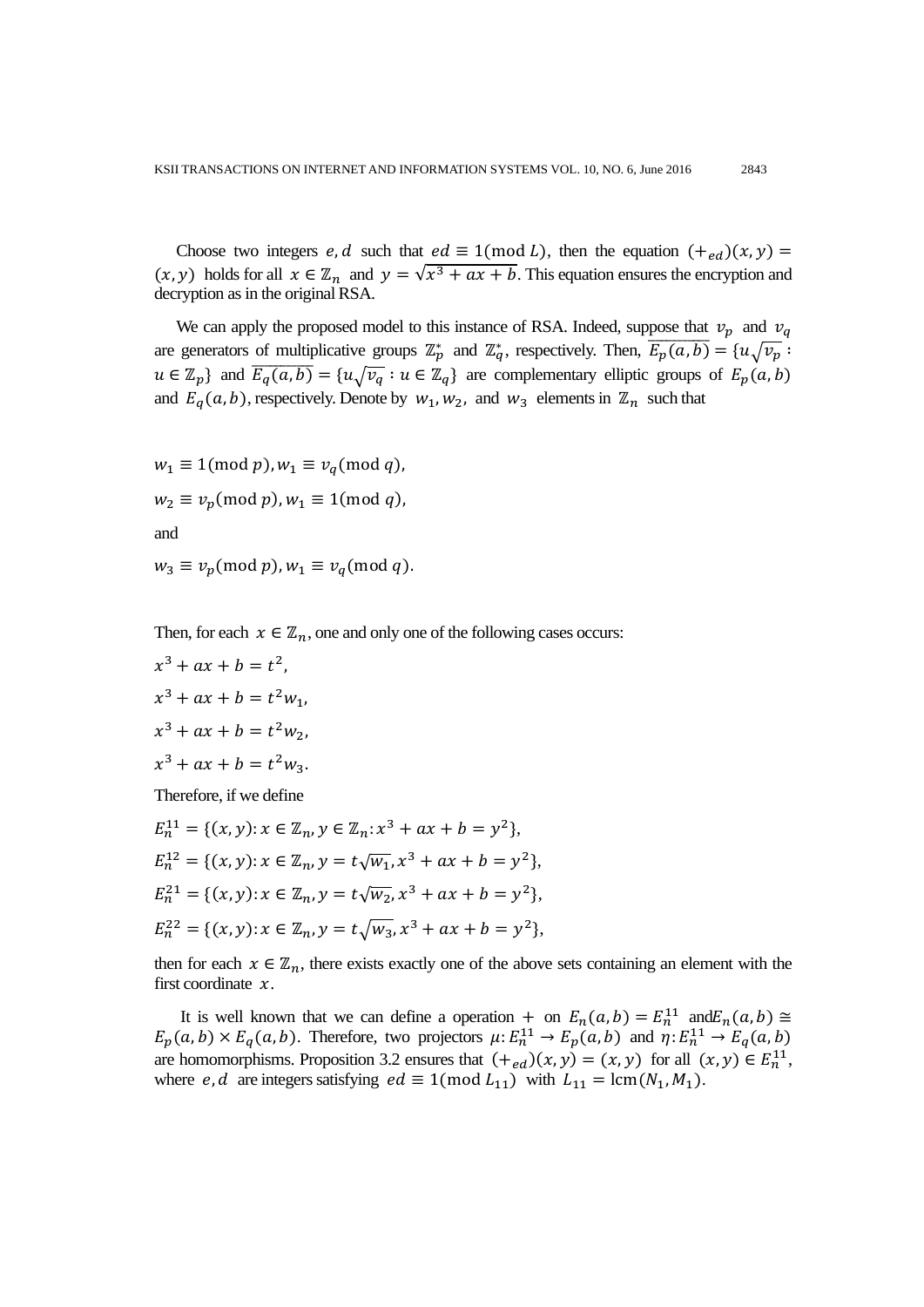Similar to the operation + on  $E_n(a, b) = E_n^{11}$ , we can define a binary operations + on  $E_n^{12}$ ,  $E_n^{21}$ , and  $E_n^{22}$  such that these sets become groups and

 $E_n^{12} \cong E_p(a, b) \times \overline{E_q(a, b)},$  $E_n^{21} \cong \overline{E_p(a,b)} \times E_q(a,b),$  $E_n^{22} \cong \overline{E_p(a,b)} \times \overline{E_q(a,b)}$ .

Proposition 4.1 ensures the equation  $(+_{ed})(x, y) = (x, y)$  for all  $(x, y) \in E<sub>r</sub><sup>i</sup>$ 1,2) if e, d satisfy  $ed \equiv 1 \pmod{L_{ij}}$  with  $L_{ij} = lcm(N_i, M_j)$ . In other words, the proposed model is applied to each group  $E_n^{ij}(i, j = 1,2)$  separately.

Because the operators + on  $E_n^{ij}$  (*i*, *j* = 1,2) are defined in a similar way, the first coordinates  $x_k$  in the equation  $(x_k, y_k) = (+_k)(x, y)$  are the same, and they do not depend on *i*, *j*, where  $(x, y) \in E_n^{ij}$ . Demytko [16] gave a formula for  $x_k$  by setting  $x_i = \frac{x}{a}$  $\frac{X_i}{Z_i}$ ,  $y = \frac{Y}{Z}$ Z in homogenous coordinates:

$$
X_{2i} = (X_i^2 - aZ_i^2)^2 - 8bX_iZ_i^3 \pmod{n},\tag{4}
$$

$$
Z_{2i} = 4Z_i\left(X_i^3 + aX_iZ_i^2 + bZ_i^3\right) \text{(mod } n),\tag{5}
$$

$$
X_{2i+1} = 4bZZ_i^2Z_{i+1}^2 + 2Z(aZ_iZ_{i+1} + X_iX_{i+1})(X_iZ_{i+1} + X_{i+1}Z_i) - X(X_iZ_{i+1} - X_{i+1}Z_i)^2 \text{ (mod } n),
$$
\n
$$
(6)
$$

$$
Z_{2i+1} = Z(X_i Z_{i+1} - X_{i+1} Z_i)^2 \pmod{n},\tag{7}
$$

$$
x_i = \frac{x_i}{z_i}.\tag{8}
$$

## **4.7 Comparison**

Since there are many time polynomial algorithms (e.g., Berlekamp [20], Ben-Or [21], and Cantor–Zassenhaus [22]) for factoring a polynomial  $f(x) \in \mathbb{Z}_n[x]$  into the product of irreducible polynomials, the RSA cryptosystem on the quotient ring of polynomials can be easily broken using these algorithms.

We compare the security among RSAs by evaluating the complexity of the brute-force algorithm for factoring the modulus  $n$ . For simplicity, we assume that the length of each plaintext is 1024 bits.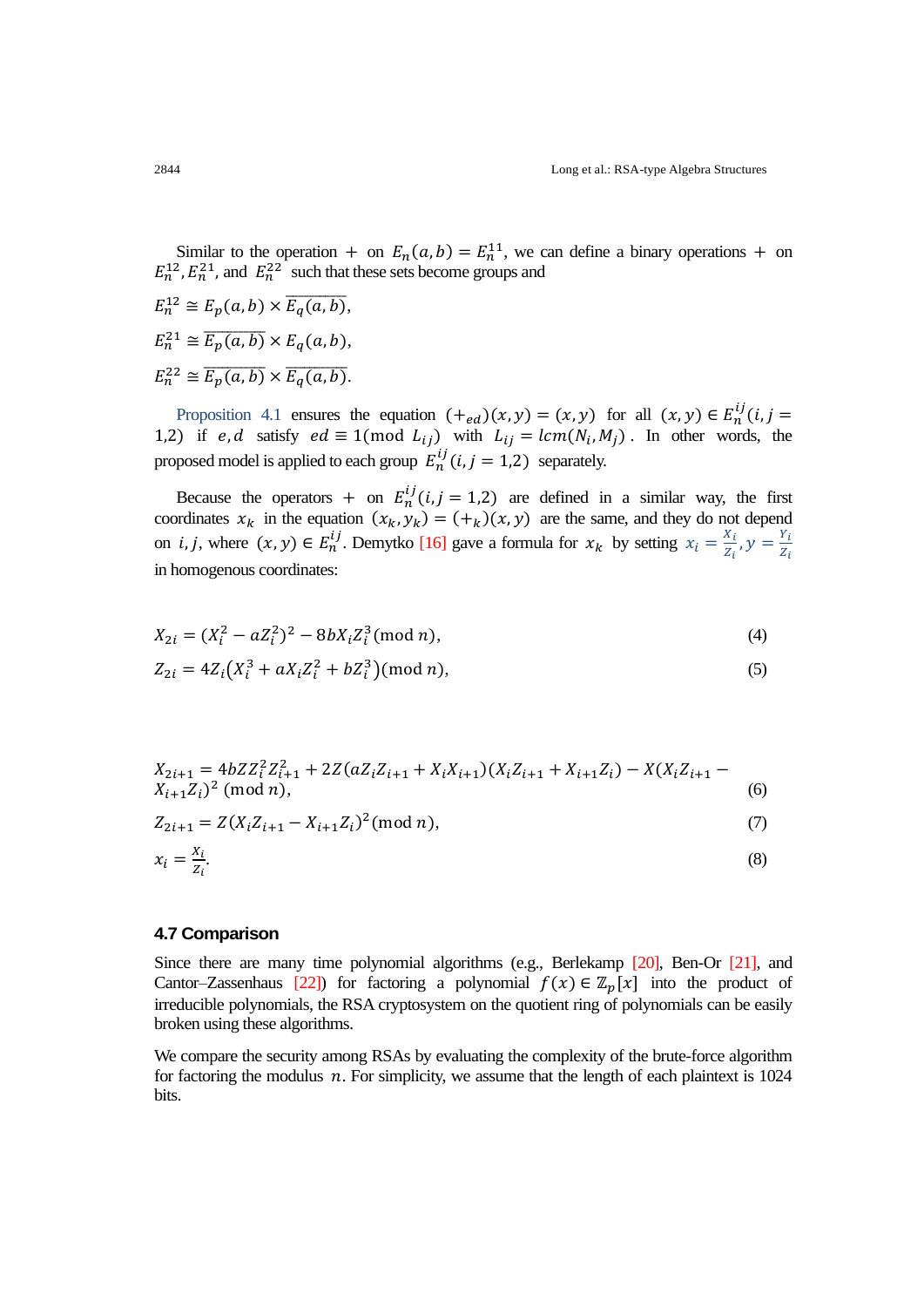**Table 1** shows the lengths of modulus as well as the number of operations involved in encryption processes in original RSA and those in its variants, where  $e$  is the public key.

|                                               | Length of the<br>modulus | Least number of<br>operations |
|-----------------------------------------------|--------------------------|-------------------------------|
| Original RSA                                  | 1024                     | $log_2e$                      |
| RSA on the quotient ring of Gauss<br>integers | 512                      | $6log_2e$                     |
| RSA on the group of matrix                    | 256                      | $12log_2e$                    |
| RSA on the elliptic curve group               | 1024                     | $5log_2e$                     |
| Bergman ring based RSA                        | 256                      | $12log_2e$                    |

**Table 1.** Lengths of modulus and number of operations involved in RSAs cryptosystem

For the original RSA cryptosystem, because a plaintext  $m \in \mathbb{Z}_n$  has a length of 1024 bits, the modulus  $n$  must have the same length as  $m$ . Therefore, the algorithm for factoring  $n$  is applied for a  $1024$ -bit number  $n$ .

For the RSA cryptosystem on the quotient ring of Gaussian integers, a plaintext  $m = a + bi$ has a length of 1024 bits, and therefore, both  $\alpha$  and  $\beta$  have a length of 512 bits. Thus, the length of the value  $\delta(m) = a^2 + b^2$  does not exceed 1025 bits. Because  $m \in \mathbb{Z}[i]/\langle \eta \rangle$ ,  $\delta(\eta)$  must have a length less than 1025 bits. Hence, the length of modulus  $\eta$  is 512 bits. Factoring a 512-bit number  $\eta$  may be simpler than the case for the original RSA.

For the RSA on the ring of matrix, one can determine  $p, q$  by factoring  $n$ . Hence, we calculate  $N_p$ ,  $N_q$  by (1), (2), respectively, and then  $N_n$  by (3). Then, the private key d can be calculated from these values. Suppose that  $l \ge 2$ , then a plaintext  $m \in M_l(n)$  is a matrix having at least four elements. Because  $m$  has a length of 1024 bits, each of its four elements must be 256 bits. Since each element belongs to  $\mathbb{Z}_n$ , n must be 256 bits. Factoring n in this case is simpler than that in the original RSA.

In both the original RSA and the RSA on the elliptic curve group, each plaintext element  $x \in \mathbb{Z}_n$  has the same bit length as modulus n. However, the encryption and decryption in RSA on the elliptic curve group requires more operations than those in the original RSA. In the original RSA, encrypting  $c \equiv m^e \pmod{n}$  requires  $2\log_2 e$  multiplications using a fast power algorithm. The numbers of operations in (4), (5), (6), and (7) are 11, 12, 21, and 5, respectively. Therefore, for the RSA on the elliptic curve group, the number of operations for encrypting a plaintext x to cipher text s using the equation  $(+_e)(x, y) = (s, t)$  requires at least 5 multiplications.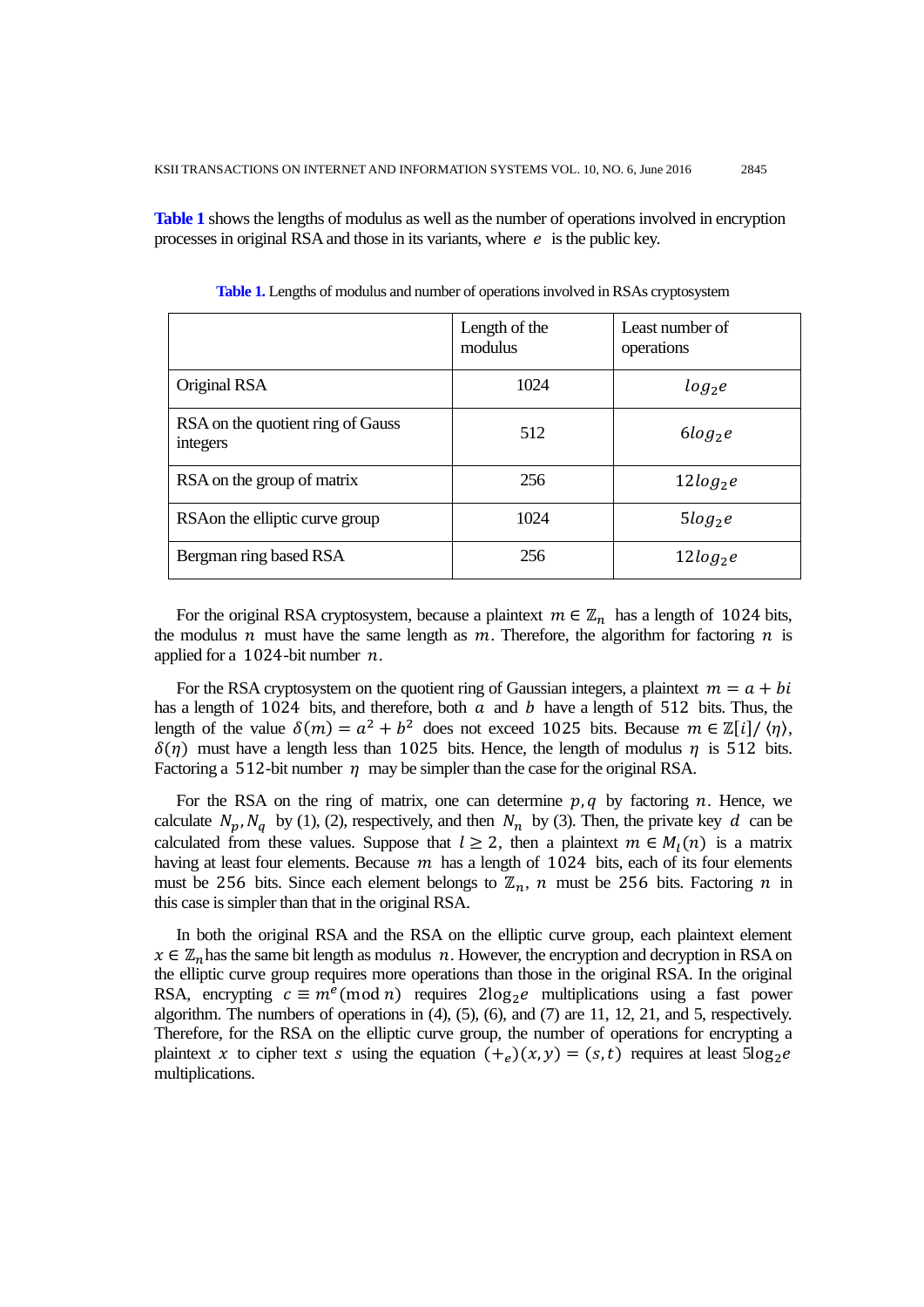In our cryptosystem mentioned in the next Section, a plaintext  $m$  is a matrix having four elements. Because  $m$  has a length of 1024 bits, each of its four elements must be 256 bits. Since each element belongs to  $\mathbb{Z}_n$ , n must be 256 bits. Factoring n in this case is simpler than that in the original RSA.

The above argument shows that, for the same length of the modulus, the lengths of plaintexts and cipher texts in original RSA cryptosystems are shorter than those in its variants. This partially explains why the original RSA cryptosystem is more widely used compared to other RSA variants.

# **5. A new variant of RSA: probability RSA**

Based on the proposed scheme, we developed a Bergman ring based cryptosystem analogue of RSA. We briefly describe this cryptosystem as follows.

Bergman [23] established that  $End(\mathbb{Z}_p \times \mathbb{Z}_{n^2})$  is a semilocal ring with  $p^5$  elements, where p is a prime. Climent et al. [24] identified the elements of this ring as  $2 \times 2$  matrices that form the ring

$$
E_p = \left\{ \begin{pmatrix} a & b \\ pc & d \end{pmatrix} : a, b, c, d \in \mathbb{Z}, 0 \le a, b, c < p, 0 \le d < p^2 \right\}.
$$

The multiplication and addition operations on this ring are defined as follows:

if 
$$
x = \begin{pmatrix} a_1 & b_1 \\ pc_1 & d_1 \end{pmatrix}
$$
 and  $y = \begin{pmatrix} a_2 & b_2 \\ pc_2 & d_2 \end{pmatrix}$ , then  
\n
$$
x + y = \begin{pmatrix} (a_1 + a_2) \pmod{p} & (b_1 + b_2) \pmod{p} \\ p(c_1 + c_2) \pmod{p^2} & (d_1 + d_2) \pmod{p^2} \end{pmatrix},
$$

and

$$
x. y = {a_1a_2 \pmod{p} \qquad (a_1b_2 + b_1d_2) \pmod{p} \choose p(c_1a_2 + d_1c_2) \pmod{p^2} \qquad (pc_1b_2 + d_1d_2) \pmod{p^2}}
$$

Now, let p, q be two distinct primes and  $n = pq$ . We denote

$$
E_n = \left\{ \begin{pmatrix} a & b \\ pc & d \end{pmatrix} : a, b, c, d \in \mathbb{Z}, 0 \le a, b, c < n, 0 \le d < n^2 \right\}.
$$

It is easy to verify that the multiplication defined by

$$
\begin{pmatrix} a_1 & b_1 \ n c_1 & d_1 \end{pmatrix} \cdot \begin{pmatrix} a_2 & b_2 \ n c_2 & d_2 \end{pmatrix} = \begin{pmatrix} (a_1 a_2) \text{ (mod } n) & (a_1 b_2 + b_1 d_2) \text{ (mod } n) \\ n (c_1 a_2 + d_1 c_2) \text{ (mod } n^2) & (n c_1 b_2 + d_1 d_2) \text{ (mod } n^2) \end{pmatrix}
$$

is a binary operation on  $E_n$ .

We define the maps  $\mu: E_n \to E_p$  and  $\eta: E_n \to E_q$  as follows.

For 
$$
x = \begin{pmatrix} a & b \\ pqc & d \end{pmatrix} \in E_n
$$
,  $\mu(x) = \begin{pmatrix} a_p & b_p \\ pc_p & d_p \end{pmatrix}$  and  $\eta(x) = \begin{pmatrix} a_q & b_q \\ qc_q & d_q \end{pmatrix}$ ,

where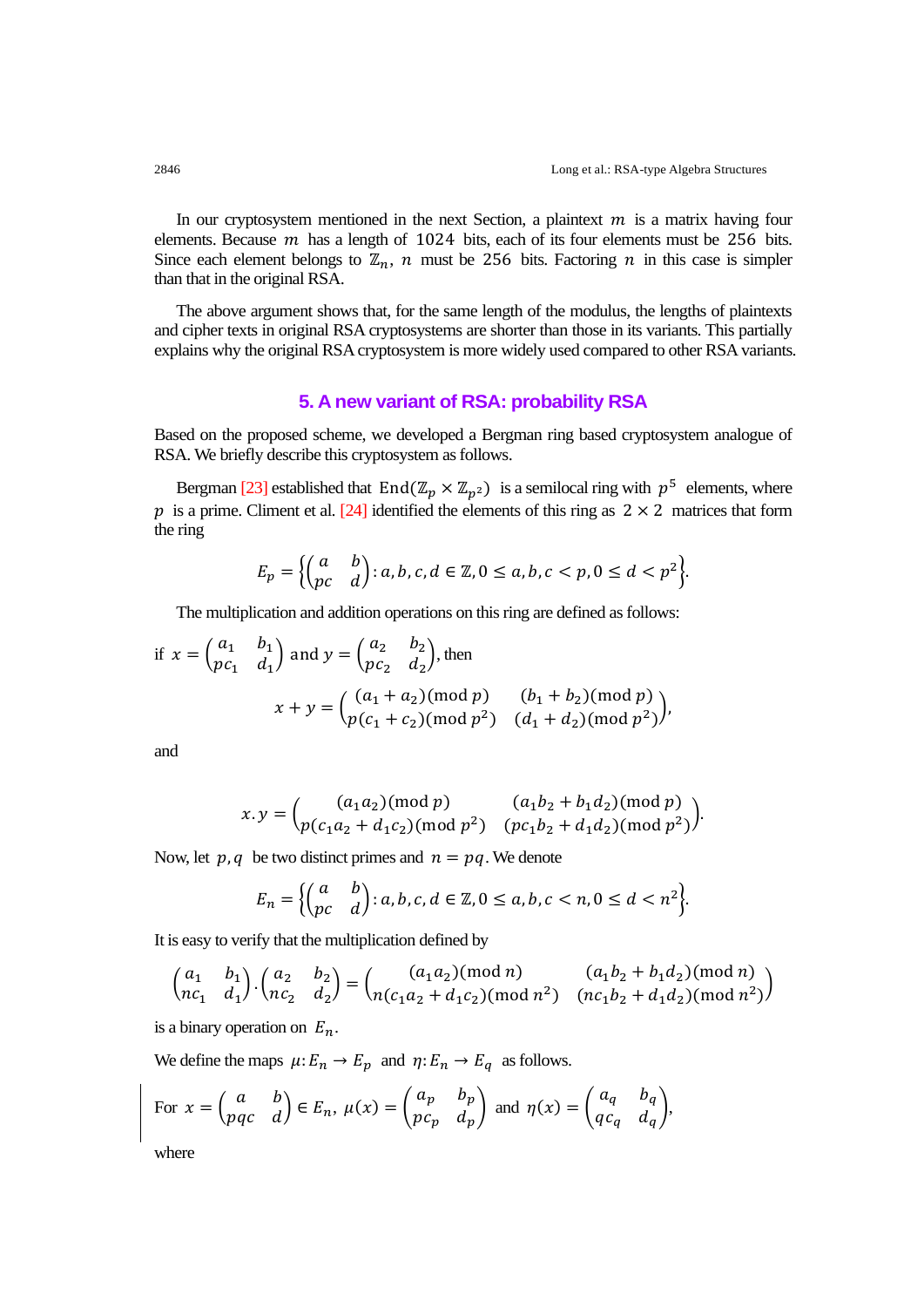$$
a_p, b_p, c_p, d_p \in \mathbb{Z}, 0 \le a_p, b_p, c_p < p, 0 \le d_p < p^2,
$$
\n
$$
a_p \equiv a \pmod{p}, b_p \equiv b \pmod{p}, c_p \equiv qc \pmod{p},
$$
\n
$$
a_q, b_q, c_q, d_q \in \mathbb{Z}, 0 \le a_q, b_q, c_q < q, 0 \le d_q < q^2,
$$
\n
$$
a_q \equiv a \pmod{q}, b_q \equiv b \pmod{q}, c_q \equiv pc \pmod{p},
$$

and

$$
d_p \equiv d \pmod{p^2}, d_q \equiv d \pmod{q^2}.
$$

Then, we can prove the following propositions.

**Proposition 5.1**  $\mu$  and  $\eta$  are homomorphisms and the map  $\theta$ :  $E_n \to E_p \times E_q$  defined by  $\theta(x) = (\mu(x), \eta(x))$  is an injective.

We denote by  $E_p^*$  and  $E_q^*$  the set of all invertible elements in  $E_p$  and  $E_q$ , respectively. Further,  $E_p^*$  and  $E_q^*$  are multiplicative groups with orders  $p^3(p-1)^2$  and  $q^3(q-1)^2$ , respectively [24]. Applying the model proposed in Section 3.1 where

$$
Y = E_n, U = E_p, V = E_q,
$$
  

$$
X = \{x \in Y : \mu(x) \in E_p^* \text{ and } \eta(x) \in E_q^*\},
$$

and

$$
U_1 = U_2 = E_p^*, V_1 = V_2 = E_q^*,
$$

the equality  $m^{ed} = m$  holds for all  $m \in X$  if e, d satisfy  $ed \equiv 1 \pmod{L}$  with  $L =$ lcm $(p^3(p-1)^2, q^3(q-1)^2)$ . Therefore, we can construct the cryptosystem analogue of RSA. The details and the cryptanalysis of this cryptosystem were discussed in [25].

# **6. Conclusions**

The equality  $m^{ed} = m$  plays an important role in a RSA cryptosystem, it ensures encryption and decryption phases in the cryptosystem. The paper has proposed a algebraic structure, or a scheme, for constructing a RSA cryptosystem by proposing conditions which ensure that equality on a semigroup. Applying this scheme, the equalities in known RSAs are then established by unischeme, despite of the RSA platforms being quotient rings or groups. The usefulness of the proposed scheme is proved when constructing Bergman ring based RSA, which follows the proposed scheme and has some advantages compared to the original RSA. One may ask whether the proposed scheme will be applied for a future RSA variant. The answer is yes if that RSA variant built on a commutative group; we will look more closely at the answer in another article.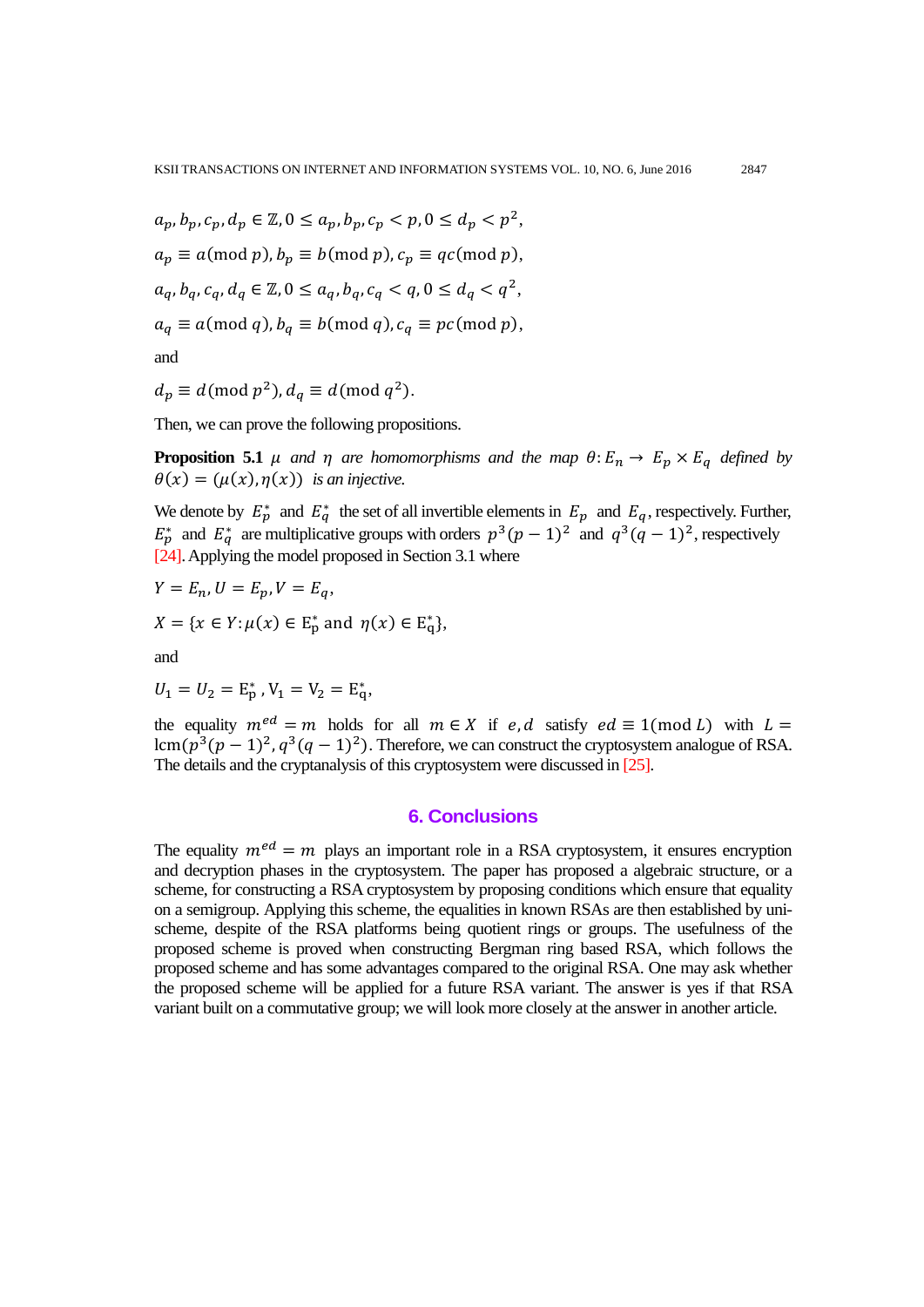#### **References**

- [1] R.L.Rivest, A.Shamir, and L.M.Adleman, "A method for obtaining digital signatures and public key cryptosystems," *Communications of the ACM 21 (1978)*, no 2, 120-126. [Article \(CrossRef Link\)](http://dx.doi.org/10.1145/359340.359342)
- [2] M.Wiener, "Cryptanalysis of short RSA secret exponents," *IEEE Transactions on Information Theory*, 36:553-558, 1990. [Article \(CrossRef Link\)](http://dx.doi.org/10.1109/18.54902)
- [3] D. Boneh and G. Durfee, Cryptanalysis of RSA with private key d less than  $n^{0.292}$ , Eurocrypt'99. [Article \(CrossRef Link\)](http://dx.doi.org/10.1007/3-540-48910-X_1)
- [4] C.Coupe, P.Nguyen, and J.Stern, "The effectiveness of lattice attacks against low-exponent RSA," *Public Key Cryptography* '99[. Article \(CrossRef Link\)](http://dx.doi.org/10.1007/3-540-49162-7_16)
- [5] A. Nitaj and T. Rachidi, "Factoring RSA moduli with weak prime Factors, Codes," in *Proc. of Cryptology and Information Security Conference, C2SI 2015*, LNCS 9084, pp. 361-374, 2015. [Article \(CrossRef Link\)](http://dx.doi.org/10.1007/978-3-319-18681-8_29)
- [6] A.K. Lenstra and J.H.W.Lenstra, "The development of the number field sieve," *Lecture Notes in Mathematics*, vol. 1554, Springer-Verlag, Berlin, 1993[. Article \(CrossRef Link\)](http://dx.doi.org/10.1007/BFb0091534)
- [7] T. Collins, D. Hopkins, S. Langford, and M. Sabin, "Public Key Cryptographic Apparatus and Method," *US Patent 5*, 848, 159. Jan.1997.
- [8] A. Fiat, "Batch RSA," *Advances in Cryptology*, Crypto'89, Vol. 435, pp. 175-185, 1989. [Article \(CrossRef Link\)](http://dx.doi.org/10.1007/0-387-34805-0_17)
- [9] D. Pointcheval, "New public key cryptosystem based on the dependent RSA problem," *Eurocrypt'99 LNCS Springer-Verlag*, vol. 1592, pp. 239-254, 1999. [Article \(CrossRef Link\)](http://dx.doi.org/10.1007/3-540-48910-X_17)
- [10] T. Takagi, "Fast RSA Type Cryptosystem Modulo  $p^k q$ ," Crypto'98, 1462 of LNCS, 1998, pp. 318-326, 1998[. Article \(CrossRef Link\)](http://dx.doi.org/10.1007/BFb0055738)
- [11] Garg D. and Verma S., "Improvement over Public key Cryptographic Algorithm," in *Proc. of Advance Computing Conference, 2009, IACC 2009, IEEE International Conference*, March 2009, pp. 734-739. [Article \(CrossRef Link\)](http://dx.doi.org/10.1109/iadcc.2009.4809104)
- [12] Garg D. and Verma S., "Improvement in RSA Cryptosystem," *Journal of Advances in Information Technology*, vol. 2, no. 3, August 2011[. Article \(CrossRef Link\)](http://dx.doi.org/10.4304/jait.2.3.146-151)
- [13] M.F. Esgin, M.S. Kiraz, and O. Uzunkol, "A new partial key exposure attack on MultiPower RSA," in *Proc. of 6 th International Conference on Algebraic Information* (CAI 2015). [Article \(CrossRef Link\)](http://dx.doi.org/10.1007/978-3-319-23021-4_10)
- [14] A. Nitaj and T. Rachidi, "New attacks on RSA with moduli  $n = p^k q$ ," C2SI 2015, LNCS 9084, pp. 352-360, 2015[. Article \(CrossRef Link\)](http://dx.doi.org/10.1007/978-3-319-18681-8_28)
- [15] Varadharajan V. and Odoni R., "Extension of RSA cryptosystems to matrix rings," Cryptologia, 9:2, 140-153, 1985[. Article \(CrossRef Link\)](http://dx.doi.org/10.1080/0161-118591859852)
- [16] N. Demytko, "A new elliptic curve based analogue of RSA," EUROCRYPT'93, LNCS 765 40-49 (1993)[. Article \(CrossRef Link\)](http://dx.doi.org/10.1007/3-540-48285-7_4)
- [17] El-Kassar, A.N., R. Hatary and Y. Awad, "Modified RSA in the domains of Gaussian integers and polynomials over finite fields," in *Proc. of Intl. Conf. Computer Science, Software Engineering*, *Information Technology, e-Business and Applications*(CSITeA'04), Cairo, Egypt.
- [18] James.T. Cross, "The Euler  $\Phi$ -function in the Gaussian integers," The American Mathematical *Monthly*, vol. 90, no. 8, pp. 518-528, Oct., 1983[. Article \(CrossRef Link\)](http://dx.doi.org/10.2307/2322785)
- [19] R.Schoof, Elliptic curves over finite fields and the computation of square roots mod *p*,Mathematics of Computation, vol. 44, no. 170, pp 483-494. [Article \(CrossRef Link\)](http://dx.doi.org/10.2307/2007968)
- [20] Lindsay N. Childs, "A concrete introduction to higher algebra," *Third Edition, Springer Science + Business Media LLC*, pp. 543-552, 2009[. Article \(CrossRef Link\)](http://dx.doi.org/10.1007/978-1-4684-0065-6)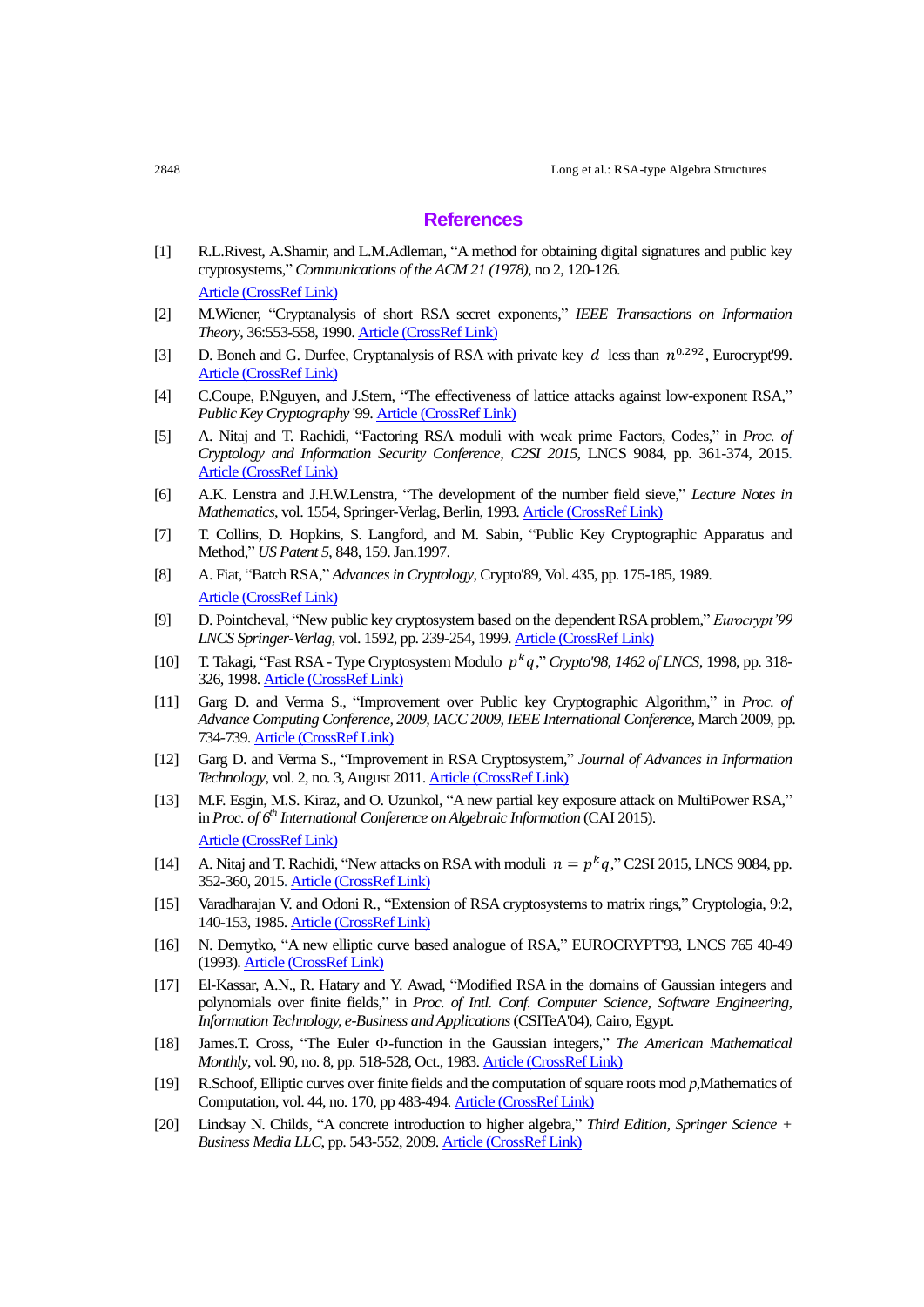- [21] M. Ben-Or, "Probabilistic algorithms in finite fields," in *Proc. of 22nd Annual Symposium on Foundations of Computer Science*, 394-398, 1981[. Article \(CrossRef Link\)](http://dx.doi.org/10.1109/sfcs.1981.37)
- [22] Victor Shoup, "A computational introduction to number theory and algebra," *Cambridge University Press*, pp.530-538, 2008.
- [23] Bergman G.M., Examples in PI ring theory, Israel J. Math. 18, 257-277, 1974. [Article \(CrossRef Link\)](http://dx.doi.org/10.1007/BF02757282)
- [24] Joan-Josep Climent, Pedro R. Navarro, and Leandro Tortosa, "On the arithmetic of the endomorphisms ring  $End(\mathbb{Z}_p \times \mathbb{Z}_{n^2})$ ," *AAECC*, 2011. <u>Article (CrossRef Link)</u>
- [25] Long T.D., Thu D.T. and Thuc D.N., "A Bergman ring based cryptosystem analogue of RSA," *ICITCS 2013 eBook*, Macau, Dec., 2013, pp. 377-380. **Article (CrossRef Link)**